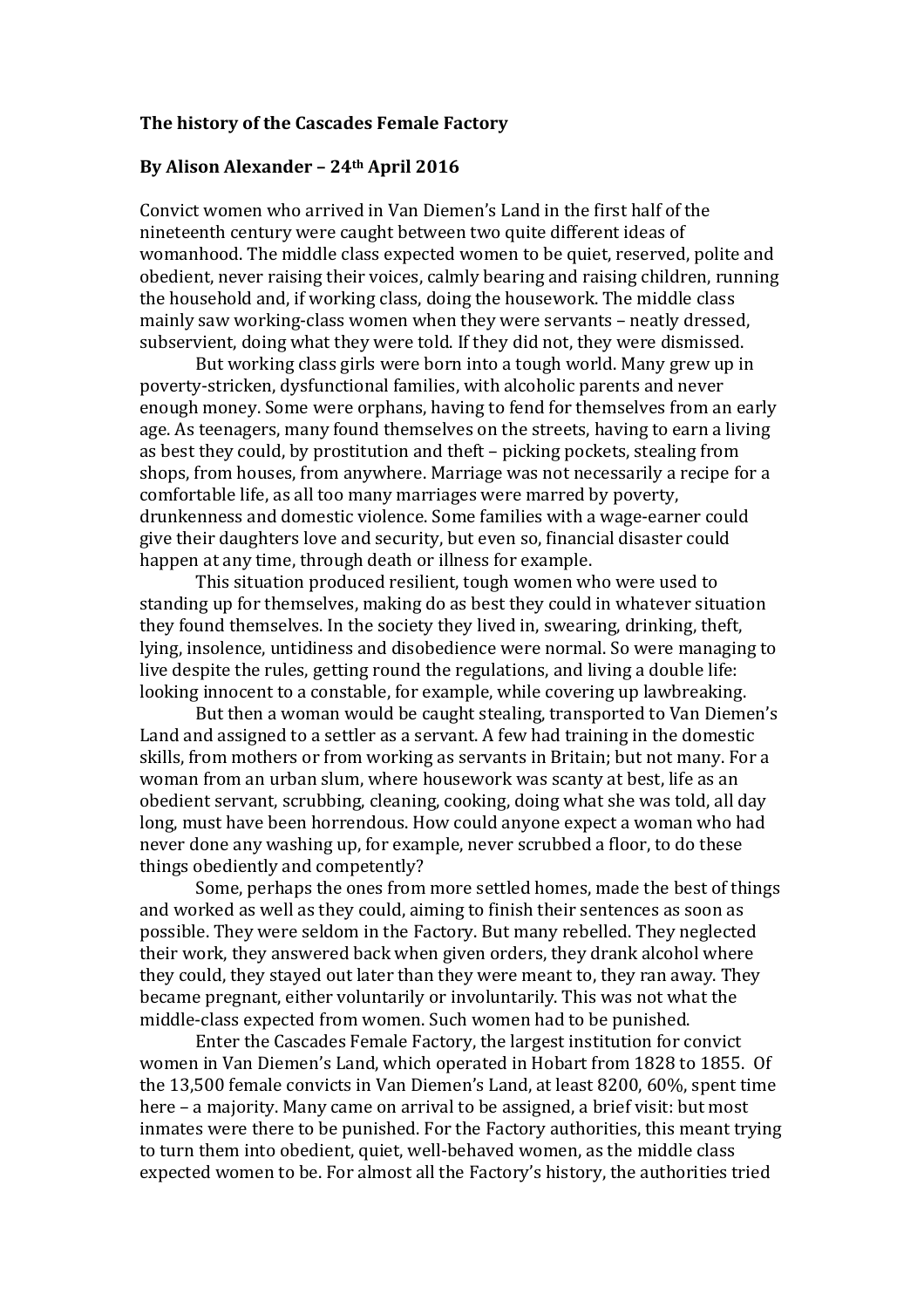to do this by repression. Reform was a secondary aim, presumed to result from hard enough repression. Sometimes the women reacted by rioting – which was punished by even harder repression.

The story of the Cascades Female Factory is grim. Not enough government funding; a dark, damp site; cold stone buildings; bribery and corruption making things even worse for some inmates – as when nurses stole children's food. Career public servants were in charge, sometimes sympathetic to individuals, but with a difficult task in running the institution with insufficient funding and staff, and an eye to their own careers. They did not want to rock the boat. The occasional person who tried to help convict women, to treat them with sympathy and understanding, was crushed by a Convict Department which had no interest in such crazy ideas.

The bright spots in the Factory's history usually come from the convicts themselves. Many women, skilled in making the best of things and getting round rules and regulations, resilience drummed into them by circumstances, found elements to enjoy in the Factory: friendship, the fun of illicit activities, opportunities for bribery and for making money themselves. Their childhood equipped them to survive and even flourish in an environment where more subservient women might have faded.

The first female factory in Hobart was opened in 1822, but it was small, crowded and dilapidated. In 1828 the Cascades Female Factory was established on a large, secluded, fairly secure site.

Governor Arthur gave orders that women were to be strictly but fairly treated. They would be controlled by the staff; they would do work, attend church and behave quietly. Punishment comprised hard labour often at the washtubs, solitary confinement, having the hair cut off, and occasionally more brutal treatment. It was assumed, or perhaps hoped, that this system would reform the women, and they would return to the workforce chastened, determined to behave better.

 From 1832 the Reverend John and Mary Hutchinson ran the Factory. Obedient public servants, they established a façade of order, but in fact there were huge problems. The mortality rate of babies in the nursery was appallingly high. There were many reports of a thriving convict sub-culture, with women trafficking in goods, particularly alcohol, receiving goods from outside, stealing rations, defying the authorities, preferring life in the Factory to domestic drudgery in a settler's home. An inquiry was set up, as Sally Rackham describes.

At about this time, the ship *East London* arrived with a very interesting boatload of convict women, the subject of Colleen Arulappu's talk.

 By this time, reformers in Britain were claiming that the convict system did not provide reform, only punishment. In 1840 transportation to New South Wales was abolished, which meant all convicts came to Van Diemen's Land, doubling the numbers here.

 In Van Diemen's Land, all convicts were to be treated under the Probation System. On arrival they served a six-month probation period where they received moral and religious training, and also training in useful skills so they could support themselves when freed. They then worked for wages in the community. For convict women, this meant serving time at the Anson probation station, which was separate from the Cascades. Other branches of the Factory